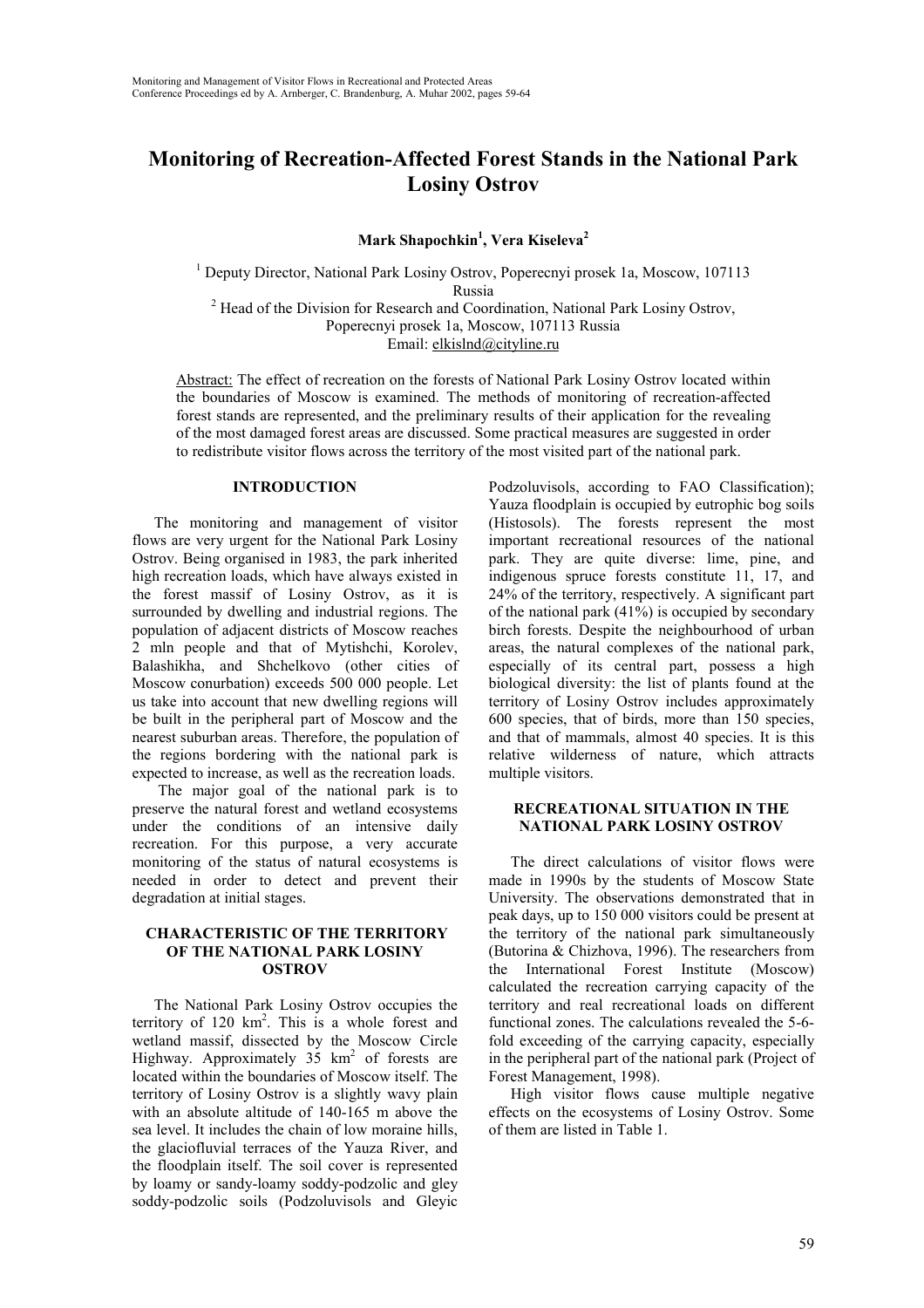| Recreation         | Character | <b>Effect</b>             | <b>Ecological consequences</b>                   |
|--------------------|-----------|---------------------------|--------------------------------------------------|
| activities         |           |                           |                                                  |
| Visitor<br>flows   | Linear    |                           | Introduction of non-typical plant species along  |
| along roads and    |           |                           | roads; waste                                     |
| paths              |           |                           |                                                  |
| Picnics            | Point     | Logging, emergence of     | Formation of multiple hot spots of forest        |
|                    |           | fireplaces<br>new         | degradation                                      |
|                    |           | surrounded by severely    |                                                  |
|                    |           | disturbed areas           |                                                  |
| Spontaneous out-   | Spatial   | Emergence of multiple     | Soil compaction, disturbance of soil aeration    |
| of-path recreation |           | new unmanaged paths       | and moisture regime, losses of organic matter,   |
|                    |           |                           | disturbance of<br>soil vegetation<br>cover,      |
|                    |           |                           | enfeeblement of trees, and degradation of an     |
|                    |           |                           | ecosystem as a whole                             |
| Recreation $+$ dog | Linear or | Disturbance<br>wild<br>of | Reduction of the number of ground-nesting        |
| airing             | spatial   | birds and animals         | birds and small mammals, concentration of        |
|                    |           |                           | animals in the central part of the national park |

*Table 1. Ecological issues of mass recreation in the NP Losiny Ostrov*

In addition, disturbed ecosystems loose their aesthetic properties, which enhances the advance of visitor flows towards the central undisturbed part of the national park. As a result, the area of recreationaffected natural ecosystems enlarges.

In order to regulate the visitor flows, several strategies are used in the national park.

*Functional zonation based on recreation intensity* (Figure 1). The central part of the park forms the nature conservation zone where the access is allowed to a limited number of visitors (mainly, researchers). This zone is designated to maintain the ecological stability and biological diversity of the whole national park. The most visited peripheral part forms the recreational zone, which is designated for a short-term outdoor rest and recreation. The belt between them is a buffer zone designated for regulated recreation and ecological education. However, at present, the functional zonation should be revised, because the real recreational situation does not correspond to the existing boundaries of functional zones. Figure 1 demonstrates that some areas of the nature conservation zone are at the same time the most visited ones.

*Ecological education*. Together with preventing the violations of the regime of the national park, the ecological education helps to reduce the effect of the most aggressive human activities, such as logging, fires, mechanical damage to trees, picking up rare plant species, etc. Another important aim of ecological education is to transform spontaneous visitor flows into organised groups. The effect of such groups on the nature of the national park can be controlled. At present, the national park offers 11 ecological excursions; the summary carrying capacity of the ecological roots is ca. 50 000 visitors annually (calculated according to Kalikhman et al., 1999). However, their real carrying capacity is limited by the number of rangers and level of management.



*Figure 1. The territory of the National park Losiny Ostrov: (1) urban areas, (2) nature conservation zone, (3) excursion zone, (4) recreational zone, (5) areas with the highest recreational loads, (6) visit-centres, (7) major pedestrian roads, and (8) rivers and streams*

*Management of the recreational zone* and, especially, roads and paths. It should increase the recreational carrying capacity of the elements of NP territory: paths, sport and playgrounds, banks of ponds, etc. In addition, the attraction of visitors to some well-managed areas should remove the visitor flows from those parts of forest ecosystems, where high recreational loads are not desirable. Unfortunately, the recreation infrastructure in Losiny Ostrov is very primitive and the level of service is very low. For example, there are no special service areas in our functional zonation.

The prospective goals of the management of the recreational zone are: (a) the maintenance of the biodiversity and (b) the formation of recreationresistant forest stands. This envisages a detailed analysis of the structure of forest fund, the determination of the most and least damaged ecosystems, and the alternation of species and age structure of the forests of the recreational zone. For this purpose, the visitor flows and their effect on the ecosystems should be evaluated.

Although the direct calculation of visitor flows is the most widespread method, we avoided using it in our monitoring studies. There are several reasons for that.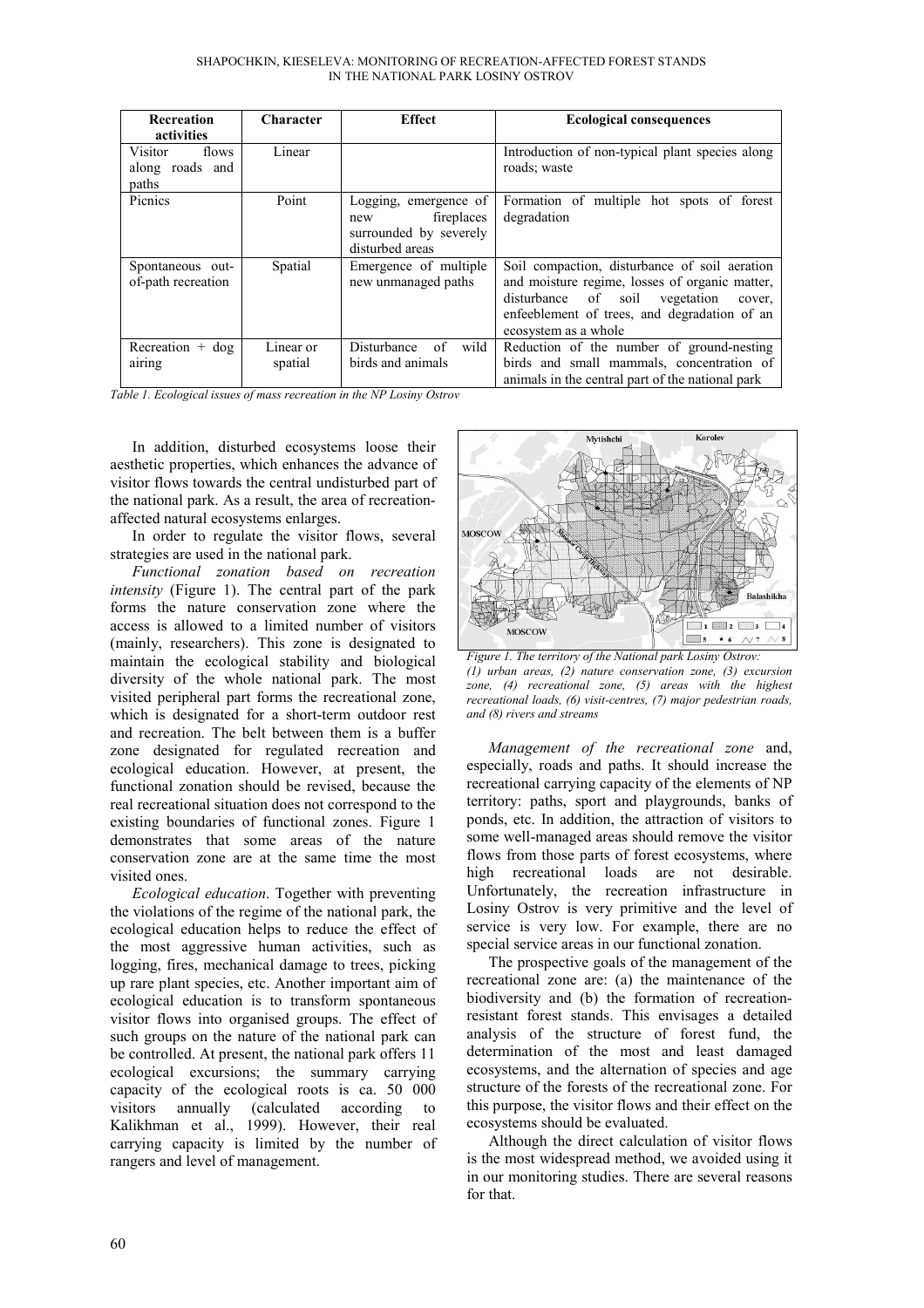The territory of the national park is paled fragmentarily, so there are many uncontrolled entrances and paths.

Significant length of park boundaries with dwelling regions, which are the sources of visitor flows, demands a large number of accounting persons, so the work becomes too expensive.

The intensity of visitor flows varies with season, day of week, period of the day, weather conditions and many other factors. As a result, an almost continuous account is needed to get reliable results.

Direct calculations give an absolute number of visitors, but not the spatial distribution of recreation effect. At the most, it characterises the recreation loads on basic linear elements, while in the NP Losiny Ostrov, the spontaneous out-of-road recreation causes the greatest damage to forest ecosystems.

However, we do not underestimate the results of direct account. They can be used successfully in sociological studies and planning of the development of recreational and tourist infrastructure, especially in the most visited sites.

### **METHODS OF COMPLEX MONITORING**

The programme of monitoring of recreationaffected forest stands is a part of the general complex programme of forest monitoring in the NP Losiny Ostrov. The latter is based on the results obtained at permanent observation sites (Shapochkin and Lameborshai, 2000). However, the permanent observation sites are point objects and do not characterise the spatial distribution of negative factors. The recreational monitoring was initiated in order to detect the most damaged forest areas and elaborate the strategy of redistribution of visitor flows across the territory of the NP. The works are rather ecosystem-oriented than visitor-oriented, therefore, the status of forest ecosystems was the general criterion of acceptable visitor flows.

The current research programme partly includes the traditional methods of evaluation of recreation effect, which were elaborated in the former USSR in 1970s (Mukhina, 1972; Chizhova and Smirnova, 1976; Kazanskaya et al., 1977). However, the methods of complex monitoring of recreationaffected forest stands elaborated by M. S. Shapochkin are much wider.

According to this complex approach, the monitoring studies include three stages.

# *1. Selection of monitoring objects*

The unit of monitoring is the forest inventory unit, i.e., a forest area with a homogeneous species and age composition of the tree layer, soil, and vegetation cover. In order to characterise the studied territory in a representative way, the forest inventory units are selected in proportion to the share of each species and age class in the whole forest fund of the territory and distributed evenly across the territory. Hence, a statistically reliable sampling is made. Each forest inventory unit is characterised by several circle test sites. The number of test sites (from 3 to 10) is determined in accordance with unit size and density of forest stands. Within a unit, the test sites are located regularly with the interval of 25-30 m in a latitudinal or longitudinal direction, depending on unit configuration.

# *2. Field observations*

The tree layer, which determines the properties of a forest ecosystem, was characterised by tree species, considering the ecosystem biological productivity expressed via the basal cover of trees and wood storage.

From the centre of each test site, the trees are accounted using standard forest survey devices (angle gauge or prism). A qualitative characteristic of sanitary status of each accounted tree is given according to a 6-gradation scale. The following gradations are set:  $1 -$  healthy,  $2 -$  weakened,  $3$ strongly weakened,  $4 - \text{declining}$ ,  $5 - \text{dead-standing}$ trees of a current year, and  $6 -$  dead-standing trees of previous years. The centremost trees are used for more detailed observations, the predominating species being represented by 3 and accompanying species, by 1 tree each. For these test trees, the height and diameter are measured, and the samples of timber are bored out in order to determine the radial increment during the last 10 and 20 years. The distance from the site centre to the three nearest trees is determined in order to calculate the number of trees per hectare, which characterises both ecosystem productivity and aesthetic properties.

The lower layers of forest communities were characterised by Dr. V. I. Obydennikov and his colleagues from Moscow Forest University. The undergrowth, grass, and moss layers of studied forest inventory units are described using the series of small observation plots. The status of undergrowth is evaluated quantitatively via the number of young trees per unit area and qualitatively, via its viability. It is a very important characteristic of ecosystem self-reproduction capacity. For grass and moss layers, the number and abundance of species and projective cover are determined. The decrease in projective cover and increased percentage of photophilous species and weeds determine the degree of recreation effect.

Sometimes, the visual determination of the category of tree sanitary status is not reliable. In connection with this, visual observations and measurements of tree increment were completed by anatomic analysis of wood tissues, which were conducted by the Assistant Professor of Moscow Forest University V. D. Lomov. The samples of wood tissues of the trees of different species and sanitary status were collected at the circle test sited. The tissues of trees growing under optimal ecological conditions were regarded as control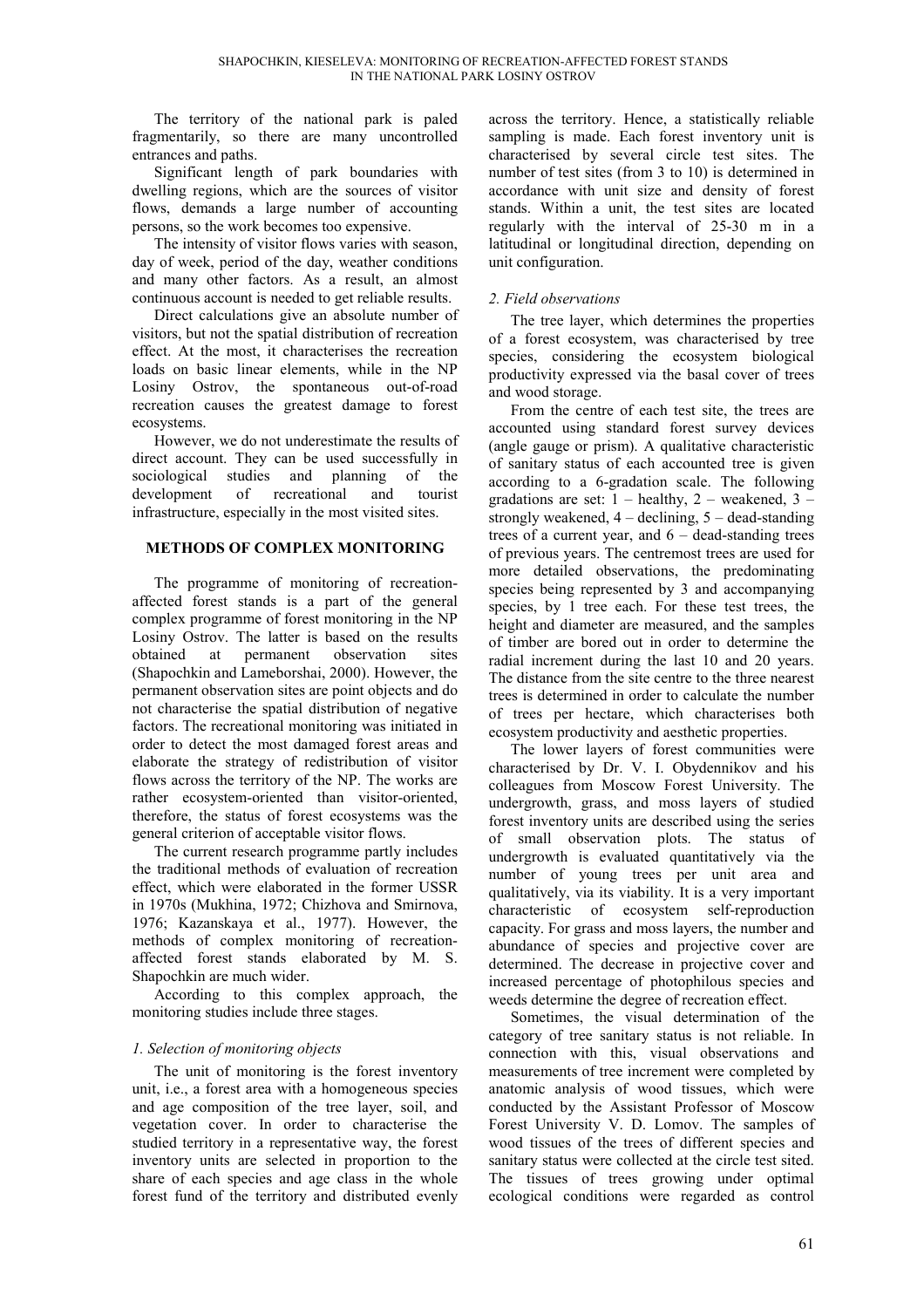samples. Wood samples are conserved for further xylotomic studies. The series of characteristics is determined, such as the width of annual layer, width of early and late wood, thickness of tracheid membranes, their lifetime, etc.

The recreation effect on soils is characterised by soil compaction and changes in some morphological and chemical properties. The compaction is measured by a durometre and expressed in  $\text{kg/cm}^2$ . Soil compaction is measured both under tree canopy, where the vegetation cover looks undisturbed, and at disturbed fragments of soil cover of a circle test site, such as paths, areas around fires, etc. The measurements are made in 3- 5 replicates. The percent of bare soil surface (without vegetation cover and forest litter) is evaluated and considered as an important indicator of the degree of recreational digression (Kazanskaya, 1972). The thickness of forest litter and upper humuc horizon is measured, the latter being sampled. The content of moisture, organic matter, and base cations, and soil acidity are then determined.

The series of field measurements should be repeated each 5 years. For the most visited and endangered sites, the frequency of observations can be increased.

### *3. Data Processing*

The data of field observations provide an integral characteristic of studied forest inventory units. For each unit, the following values are calculated:

- basal cover of trees by species and categories of sanitary status,
- mean weighed category of sanitary status, which is an integer indicator of unfavourable ecological conditions,
- radial increment of test trees, which is then recalculated into the volume increment, and the losses of volume increment with time are determined, and
- mean weighed percentage of bare soil and soil compaction.

These calculated parameters make it possible to reveal the critical areas of forest stands. The following critical values are set (Table 2).

Measured and calculated values are mapped, and the indirect characteristic of spatial distribution of the effect of visitor flows is obtained.

The losses of volume increment and organic matter are used to calculate the ecological damage, which is represented in financial equivalent per unit area. For this purpose, the computer programme created in the All-Russian Research Institute of Forestry is used.

| <b>Parameter</b>                               | Unit of<br>measure     | Critical value                                                   |
|------------------------------------------------|------------------------|------------------------------------------------------------------|
| Mean weighed<br>category of sanitary<br>status | none                   | 2.5                                                              |
| <b>Losses of annual</b><br>increment           | $\%$                   | <b>Exceeding normal</b><br>values by the factor of 2<br>and more |
| <b>Percent of bare soil</b>                    | % of test<br>site area | 25                                                               |
| Stage of<br>recreational<br>digression         | none                   | transition from stage 3<br>to stage 4                            |

*Table 2. Critical values assessed for the characteristics of recreation-affected forest stands.*

### **DISCUSSION OF PRELIMINARY MONITORING RESULTS**

In 2001, the first stage of field observations was conducted in the recreational and excursion zones of the city part of the national park. Here, the secondary birch forests constitute approximately 60% of the forest fund. The rest is represented by pine and lime forests, spruce and oak forming fragmentary stands. Twenty-seven forest inventory units subjected to the recreational loads of different intensity were studied. Nineteen of them are represented by secondary birch forests and 6, by pine forests of both natural and artificial origin. The age of examined forest stands varies from 30 to 150 years and the relative density of stands, from 0.3 to 0.9. The species composition of the tree layer is either simple or complex, the predominating species constituting from 30 to 100% of the stand. To characterise this sampling, 127 circle test sites and 455 test trees were examined.

The mean weighed category of sanitary status of studied units varies from 1.5 to 3.0. For the majority of units, this index is between 1.5 and 2.5, i.e., they are referred to the category of weakened. Two units, located at the distance of ca. 1 km from the boundaries of the national park at the intersection of two roads, are classified as strongly weakened. Seven of the rest 25 units comprise the fragments of strongly weakened forest stands. These areas should be considered in the first turn, when the redistribution of visitor flows is planned. Healthy forest stands with the category of 1.4 were observed only at 3 separate test sites at the distance of more than 1.5 km from the park boundary, and no completely healthy forest inventory units were found. That is, healthy stands occupy only 2% of the studied area. This points to a general trend towards the decline of forests in the city part of the national park. Hence, a very accurate monitoring of their status is needed in order to prevent their degradation.

The vegetation cover and upper soil horizons of many test sites are damaged. On paths, the forest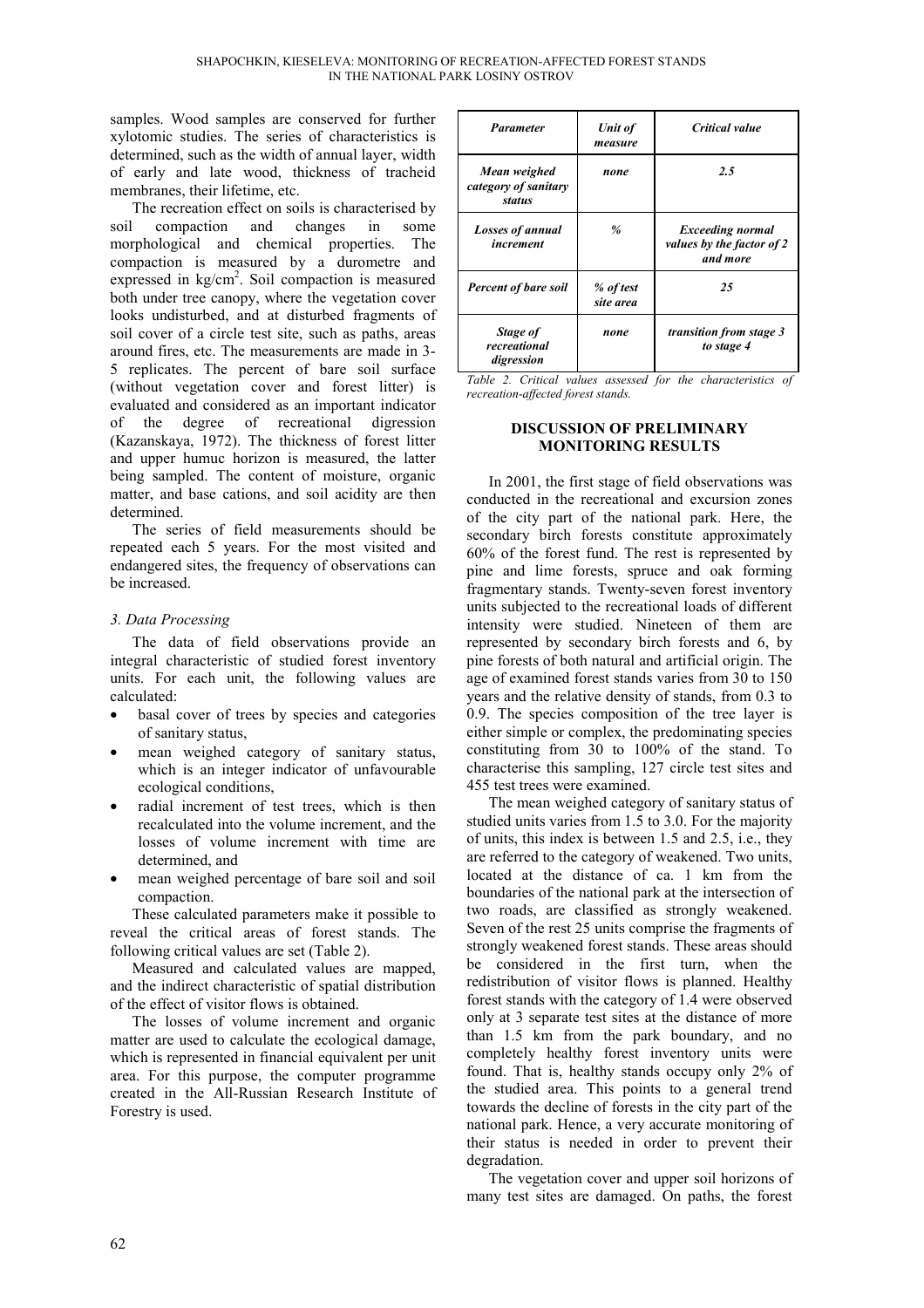litter is destroyed completely, the thickness of the humus horizon is reduced by 25-50%, and the soil is compacted significantly. Bare soil surface constitutes up to 15-20% of the area of some test sites. At the same time, 25% of test sites have an undisturbed soil cover. When the percent of bare soil surface exceeds 5%, the compaction of the upper soil horizons is observed. The mean weighed soil compaction of disturbed forest units is 3-4  $\text{kg/cm}^2$ , while normally, it constitutes 1-2 kg/cm<sup>2</sup> in forest soils. Soil compaction on paths and around fires reaches  $15{\text -}20 \text{ kg/cm}^2$ . The spatial distribution of the percentage of bare soil and soil compaction demonstrates that the forest stands located within a 1-kilometer belt along the boundaries with dwelling regions are the most affected by recreation (Figures 2 and 3).

At present, no forest stands with the  $4<sup>th</sup>$  degree of recreational digression were found, i.e. all studied ecosystems have a potential for selfregulation and reproduction. However, the area with a pre-critical  $3<sup>rd</sup>$  stage of recreational digression demands an immediate improvement. It should include:

- the reconstruction of path net in order to make the existing paths more comfortable for visitors and concentrate the major visitor flows along these managed roads,
- the creation of a dense artificial undergrowth, which will prevent the penetration of visitors into the forest massif and give refuge to birds, and
- the organisation of some new playgrounds or lawns to attract the visitors there.



*Figure 2. The area of bare soil, in % of the area of forest inventory units: (1) below 1%, (2) 1-5%, (3) 5-10%, and (4) 10- 25%. Here and on Figure 3, solid lines represent major pedestrian roads*

In addition, some corrections in GIS layers must be made. For example, the area with the highest recreational loads must be enlarged, as compared to that represented at Figure 1.

The preliminary analysis of the composition of vegetation cover demonstrates that typical forest species predominate at the majority of test sites.



*Figure 3. Soil compaction, kg/cm2 : (1) 1.0-2.0, (2) 2.0-2.5, (3) 2.5-3.0, and (4) >3.0*

Meadow flora and weeds appear only along roads, broad paths, boundaries of playgrounds etc.

The coefficients of correlation between the examined characteristics were determined in order to reveal their interrelation. The coefficients proved to be low, which points to a complex character of interrelation among the intensity of recreation and the status of forest ecosystems. The highest coefficient of correlation (equal to 0.38 at  $P = 0.90$ ) was found between the sanitary status of forest stands and the area of damages soil and vegetation cover.

We expect that the equations of multiple regression will make it possible to reveal the most important factors determining the status of forest stands, and probably, to reduce the number of measured parameters.

### **CONCLUSIONS**

The monitoring studies indicated the appropriateness of the complex monitoring methods for the evaluation of visitor flow effect on the forest ecosystems of the National Park Losiny Ostrov.

The results obtained can be used for the compilation of thematic maps and new layers of geoinformational systems, as well as for the calculations of ecological damage.

The first stage of monitoring studies revealed the areas where the forest stands are in a pre-critical status, according to the category of sanitary status of trees and percent of disturbed soil and vegetation cover. Immediate measures reducing the recreation press must be undertaken in these areas, including the improvement of roads and passes, creation of artificial undergrowth, and translocation of visitor flows to other areas.

The analysis of increment losses, anatomic features of wood tissues, and soil chemical properties is expected to provide a more detailed information about the status of recreation-affected forest stands. The statistical treatment of obtained data will help to determine the leading factors of